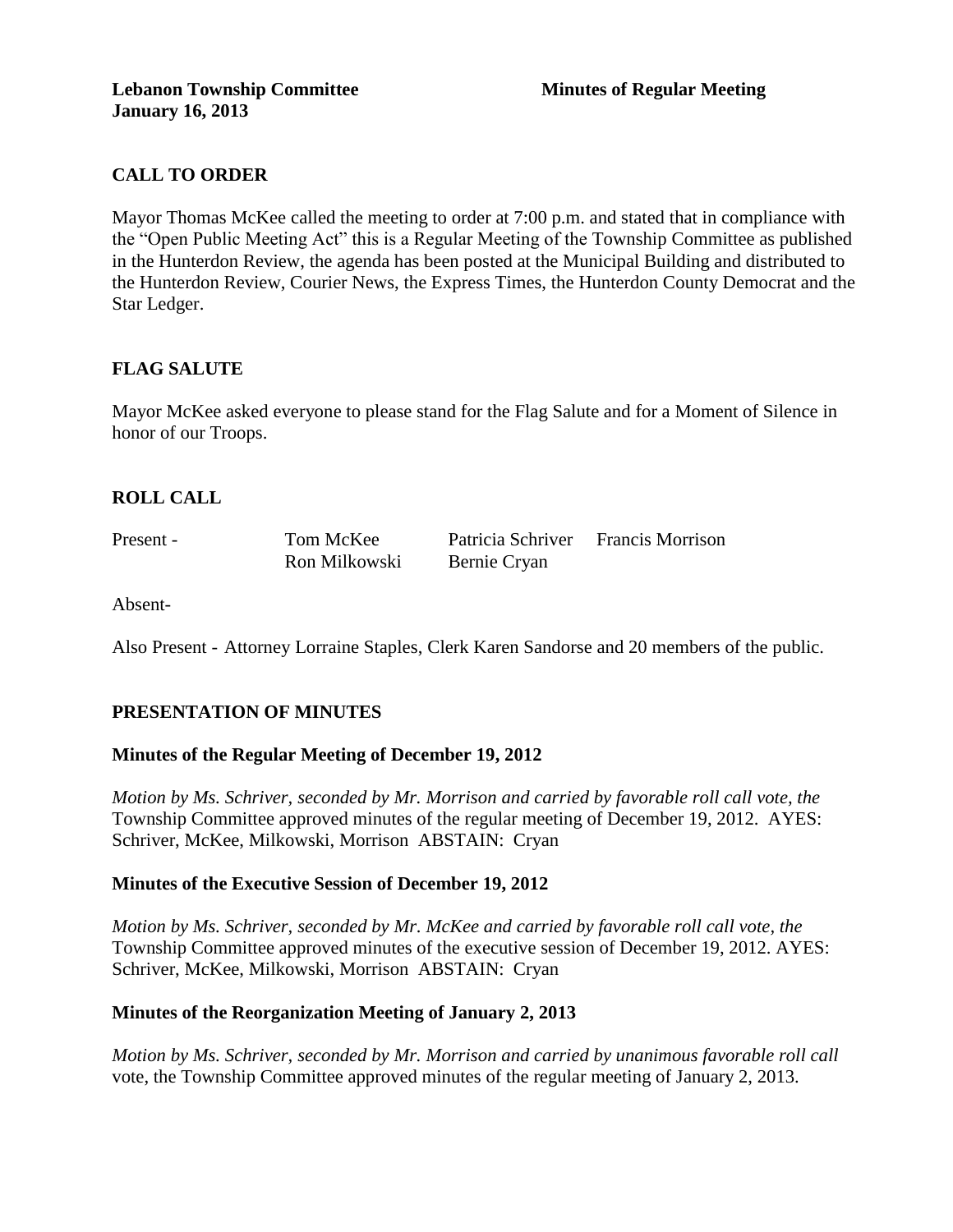LTCM 01/16/2013 Page 2 of 17

### **PUBLIC COMMENTS – for agenda items only.**

*Motion by Ms. Schriver, seconded by Mayor McKee and carried by unanimous favorable roll call*  vote*,* the Township Committee opened the public comment portion of the meeting.

Mr. Anthony Casale asked if the Quest Environmental Proposal relates to an application to terminate the DEP requirement for testing at Fire Station No. 1. Ms. Schriver stated that the proposal includes the phasing out of several wells; however, more testing will need to be conducted to prove that additional phasing can be done.

Mr. Casale asked where the unsafe structure is located in the Township. Mayor McKee stated that the property is located on Route 31.

Mr. Casale asked what the Request for the Storage of EMS Patient Records pertains to. Mayor McKee stated that the matter pertains to the prior EMS Squad and the Committee needs to discuss where, when or how the Township can house the records. Mr. Casale stated his concern with the Township taking on the responsibility of sensitive records.

Mr. Casale asked what the concern is with the allotment of time for public comment during meetings. Mayor McKee informed Mr. Casale that the Committee will be discussing the possibility of limiting the time in which the public may speak during the two public comment portions of the meeting. Mr. Casale stated his concerns with limiting the amount of time that the public has to speak during the meeting.

*Motion by Ms. Schriver, seconded by Mr. Morrison and carried by unanimous favorable roll call*  vote*,* the Township Committee closed the public comment portion of the meeting.

### **ORDINANCE**

### **Ordinance No. 2013-01- ESTABLISHING A CAP BANK**

*Motion by Ms. Schriver, seconded by Mr. Morrison and carried by unanimous favorable roll call*  vote*,* the public hearing for Ordnance No. 2013-01 was opened.

Mr. Anthony Casale asked if the ordinance pertains to a specific item. Mayor McKee stated that it does not.

*Motion by Mr. Milkowski, seconded by Ms. Schriver and carried by unanimous favorable roll call*  vote, the public hearing for Ordinance No. 2013-01 was closed.

*Motion by Ms. Schriver, seconded by Mr. Milkowski and carried by unanimous favorable roll call*  vote, the Township Committee adopted Ordinance No. 2013-01 as written below.

> **STATE OF NEW JERSEY COUNTY OF HUNTERDON TOWNSHIP OF LEBANON ORDINANCE NO. 2013-01**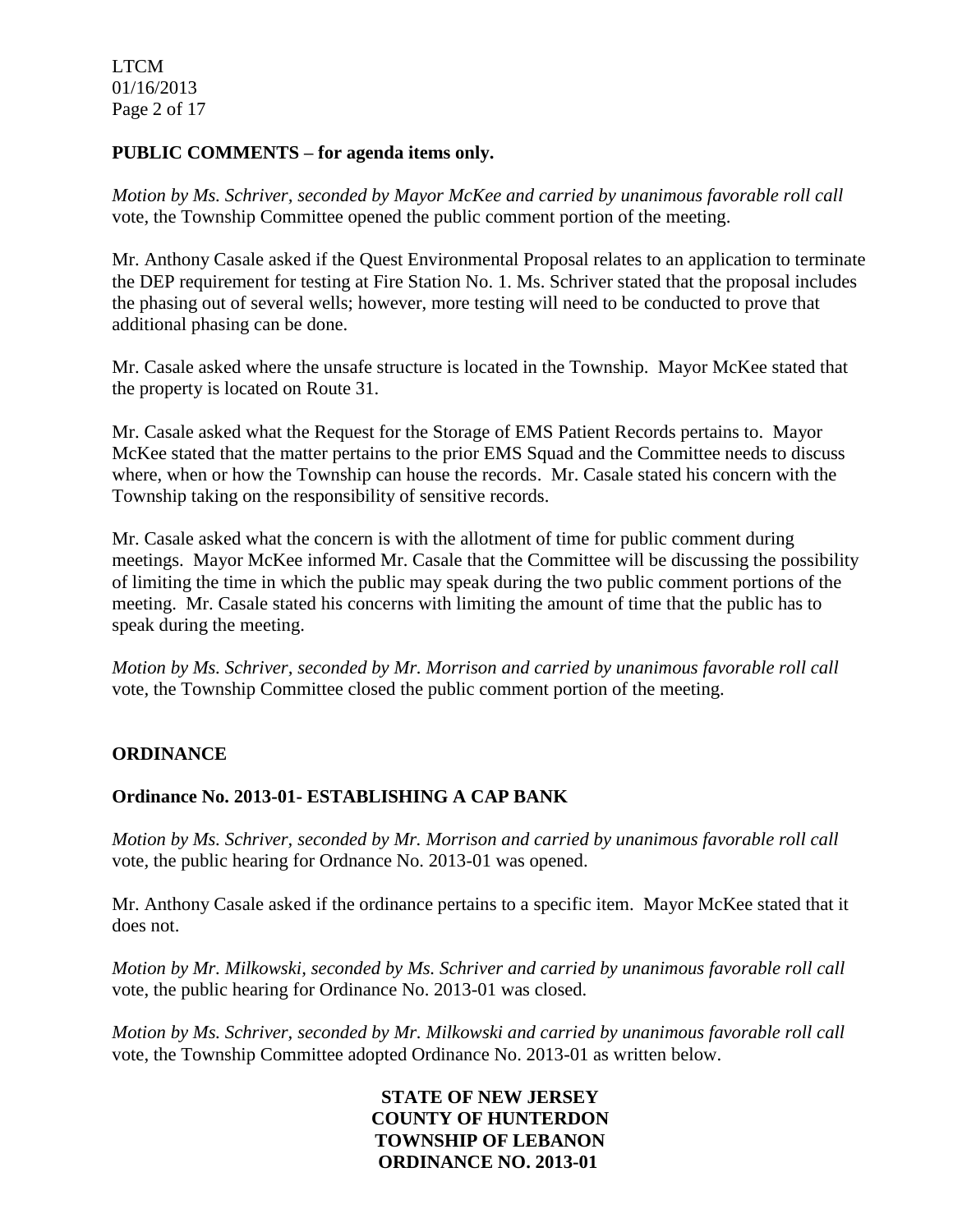LTCM 01/16/2013 Page 3 of 17

## **CALENDAR YEAR 2013 ORDINANCE TO EXCEED THE MUNICIPAL BUDGET APPROPRIATION LIMITS AND TO ESTABLISH A CAP BANK (N.J.S.A. 40a:4-45.14)**

WHEREAS, the Local Government Cap Law, N.J.S. 40A: 4-45.1 et seq., provides that in the preparation of its annual budget, a municipality shall limit any increase in said budget up to 2.0% unless authorized by ordinance to increase it to 3.5% over the previous year's final appropriations, subject to certain exceptions; and,

WHEREAS, N.J.S.A. 40A: 4-45.15a provides that a municipality may, when authorized by ordinance, appropriate the difference between the amount of its actual final appropriation and the 3.5% percentage rate as an exception to its final appropriations in either of the next two succeeding years; and,

WHEREAS, the Township Committee of the Township of Lebanon in the County of Hunterdon finds it advisable and necessary to increase its CY 2013 budget by up to 3.5% over the previous year's final appropriations, in the interest of promoting the health, safety and welfare of the citizens; and,

WHEREAS, the Township Committee hereby determines that a 1.5% increase in the budget for said year, amounting to \$ 60769.38 in excess of the increase in final appropriations otherwise permitted by the Local Government Cap Law, is advisable and necessary; and,

WHEREAS the Township Committee hereby determines that any amount authorized hereinabove that is not appropriated as part of the final budget shall be retained as an exception to final appropriation in either of the next two succeeding years.

NOW THEREFORE BE IT ORDAINED, by the Township Committee of the Township of Lebanon, in the County of Hunterdon, a majority of the full authorized membership of this governing body affirmatively concurring, that, in the CY 2013 budget year, the final appropriations of the Township of Lebanon shall, in accordance with this ordinance and N.J.S.A. 40A: 4-45.14, be increased by 3.5%, amounting to \$141,795.22, and that the CY 2013 municipal budget for the be approved and adopted in accordance with Township of Lebanon this ordinance; and,

BE IT FURTHER ORDAINED, that any that any amount authorized hereinabove that is not appropriated as part of the final budget shall be retained as an exception to final appropriation in either of the next two succeeding years; and,

BE IT FURTHER ORDAINED, that a certified copy of this ordinance as introduced be filed with the Director of the Division of Local Government Services within 5 days of introduction; and,

BE IT FURTHER ORDAINED, that a certified copy of this ordinance upon adoption, with the recorded vote included thereon, be filed with said Director within 5 days after such adoption.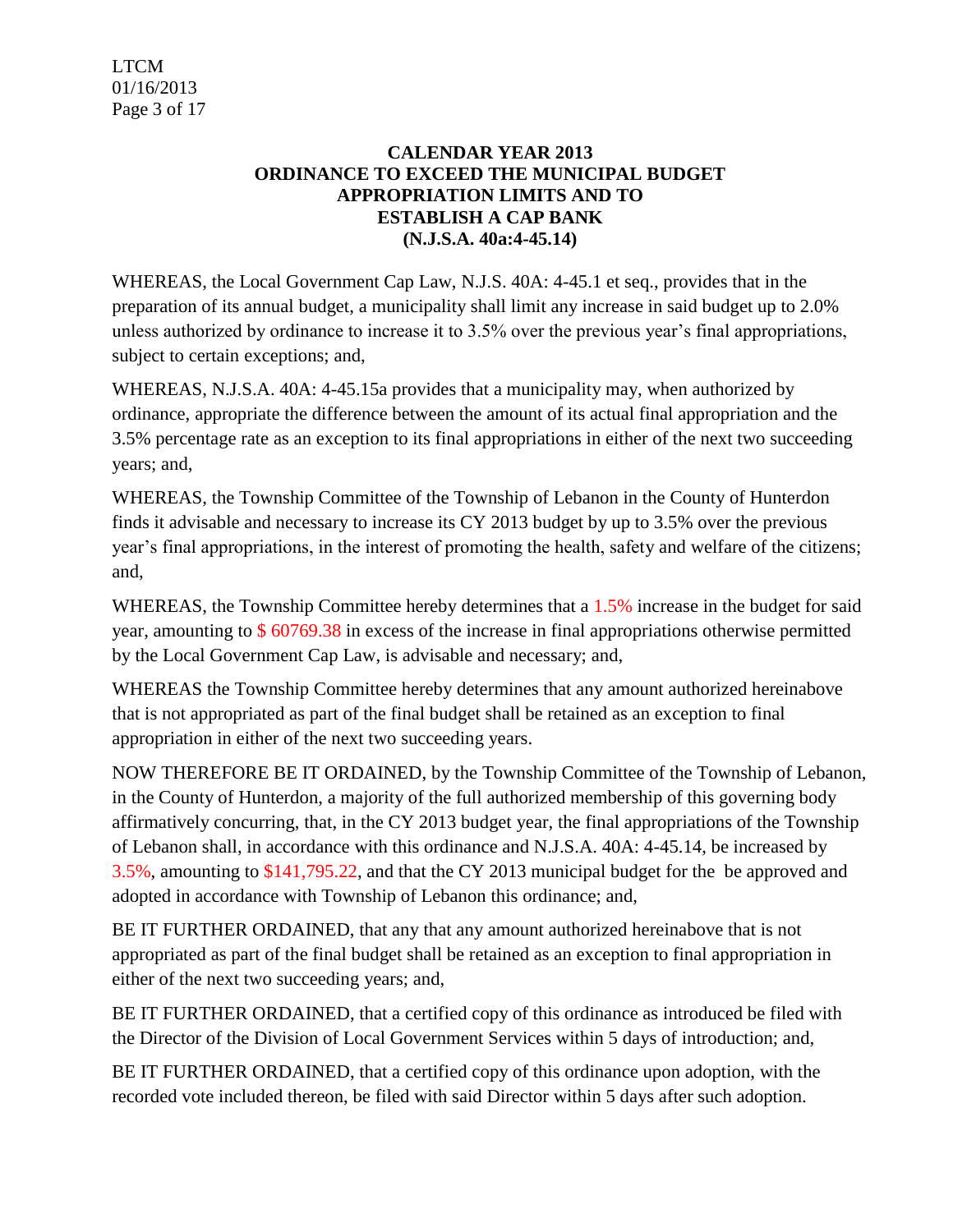LTCM 01/16/2013 Page 4 of 17

# **ORDINANCE 2013-02 – CESSATION OF MUNICIPAL COURT/SHARED SERVICE AGREEMENT**

*Motion by Mr. Milkowski, seconded by Ms. Schriver and carried by unanimous favorable roll call*  vote*,* the public hearing for Ordnance No. 2013-02 was opened.

*Motion by Mr. Milkowski, seconded by Ms. Schriver and carried by unanimous favorable roll call*  vote, the public hearing for Ordinance No. 2013-02 was closed.

*Motion by Ms. Schriver, seconded by Mayor McKee and carried by unanimous favorable roll call*  vote, the Township Committee adopted Ordinance No. 2013-02 as written below.

# TOWNSHIP OF LEBANON COUNTY OF HUNTERDON ORDINANCE NO. 2013-02

# AN ORDINANCE APPROVING THE CESSATION OF THE REGULAR MUNICIPAL COURT CASE FUNCTIONS OF THE NORTH HUNTERDON MUNICIPAL COURT AND APPROVING THE SHARED SERVICES AGREEMENT TO PROVIDE FOR THE STORAGE, SECURITY AND ADMINISTRATION OF THE MUNICIPAL COURT OF NORTH HUNTERDON'S CASE FILES AND RECORDS AND THE CONTINUATION OF BUSINESS AS REQUIRED AFTER CESSATION OF REGULAR MUNICIPAL COURT CASE FUNCTIONS

# **RESOLUTIONS**

### **Resolution No. 22-2013 – DPW Garage Project Change Order No. 09**

*Motion by Mr. Milkowski, seconded by Mayor McKee and carried by unanimous favorable roll call*  vote, the Township Committee approved Resolution No. 22-2013 as written below.

> **TOWNSHIP OF LEBANON COUNTY OF HUNTERDON STATE OF NEW JERSEY RESOLUTION NO. 22-2013 DPW GARAGE PROJECT CHANGE ORDER NO. 09**

WHEREAS the need has arisen for a change order for the DPW Garage Project; WHEREAS the following additions and/or deductions of work:

### Description Cost

Excavate and remove unsatisfactory soil in parking lot as directed by Twp. Engineer, and replace with quarry process material S-3c 103.18 tons @ 19/ton \$ 1,960.42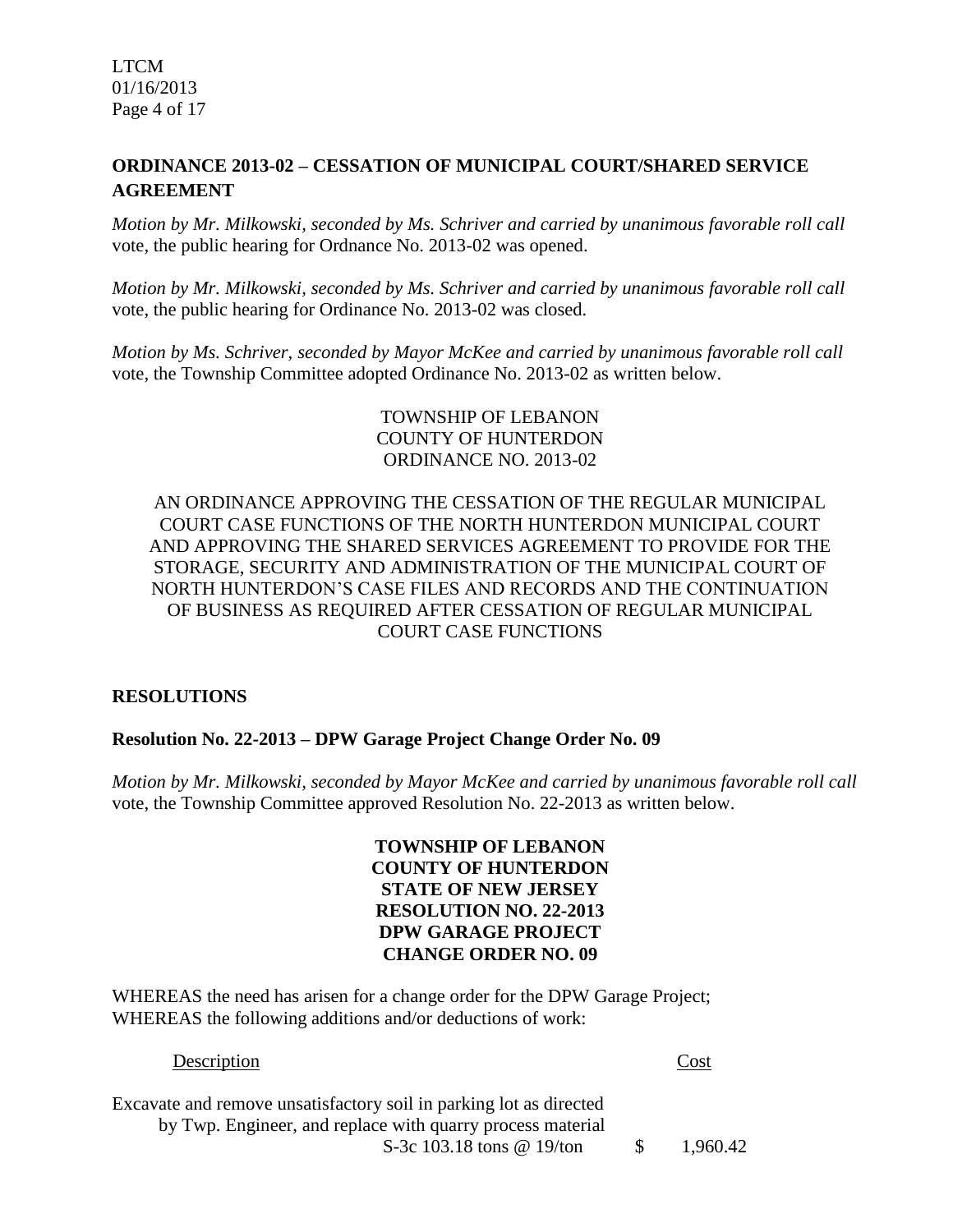LTCM 01/16/2013 Page 5 of 17

| S-5 68 C.Y. excavation $\omega$ \$15/C.Y.                         | \$<br>1,020.00          |
|-------------------------------------------------------------------|-------------------------|
| 10%                                                               | \$<br>298.04            |
| Sub Total                                                         | \$<br>3,278.46          |
| S-3b deduct for deleting of 1-5 asphalt 494.1 tons @ \$96/ton     | (47, 433.60)<br>\$      |
| S-3d deduct traffic striping                                      | <u>\$</u><br>(850.00)   |
| Sub Total                                                         | \$<br>(48, 283.60)      |
| Add Grab Bars (see attached)                                      | \$<br>135.00            |
| Add guard rail at electrical panels                               | \$<br>1,000.00          |
| Install drains for water lines going into storage end of building | $\mathcal{S}$<br>176.00 |
| 10%                                                               | $\frac{1}{2}$<br>131.10 |
|                                                                   | \$<br>1,442.10          |
| 3b DPW installed asphalt for salt barn 20.94 tons @ \$96/ton      | \$<br>(2,010.24)        |
| <b>Total Change Order Deduct</b>                                  | (45,573.28)<br>S.       |
| The new (Contract Sum) including this Change Order will be        | \$2,079,191.47          |

WHEREAS Keith Chambers of Chambers Architecture Inc. has reviewed the payment request and considers it to be in compliance with the performance of the contract and recommends the approval of a credit in the amount of \$(45,573.28).

NOW THEREFORE, BE IT RESOLVED, by the Township Committee of the Township of Lebanon that Change Order No. 09 for the DPW Garage Project be approved and authorized the Mayor to execute.

### **Resolution No. 23-2013 – DPW Garage Project Change Order No. 10**

*Motion by Ms. Schriver, seconded by Mayor McKee and carried by unanimous favorable roll call*  vote, the Township Committee approved Resolution No. 23-2013 as written below.

# **TOWNSHIP OF LEBANON COUNTY OF HUNTERDON STATE OF NEW JERSEY RESOLUTION NO. 23-2013 DPW GARAGE PROJECT CHANGE ORDER NO. 10**

WHEREAS the need has arisen for a change order for the DPW Garage Project; WHEREAS the following additions and/or deductions of work:

| Description               | Cost         |
|---------------------------|--------------|
| <b>Revised Door Track</b> | \$<br>790.00 |
| $+10%$                    | 79.00        |
| $+5\%$                    | 39.50        |
|                           | 908.50       |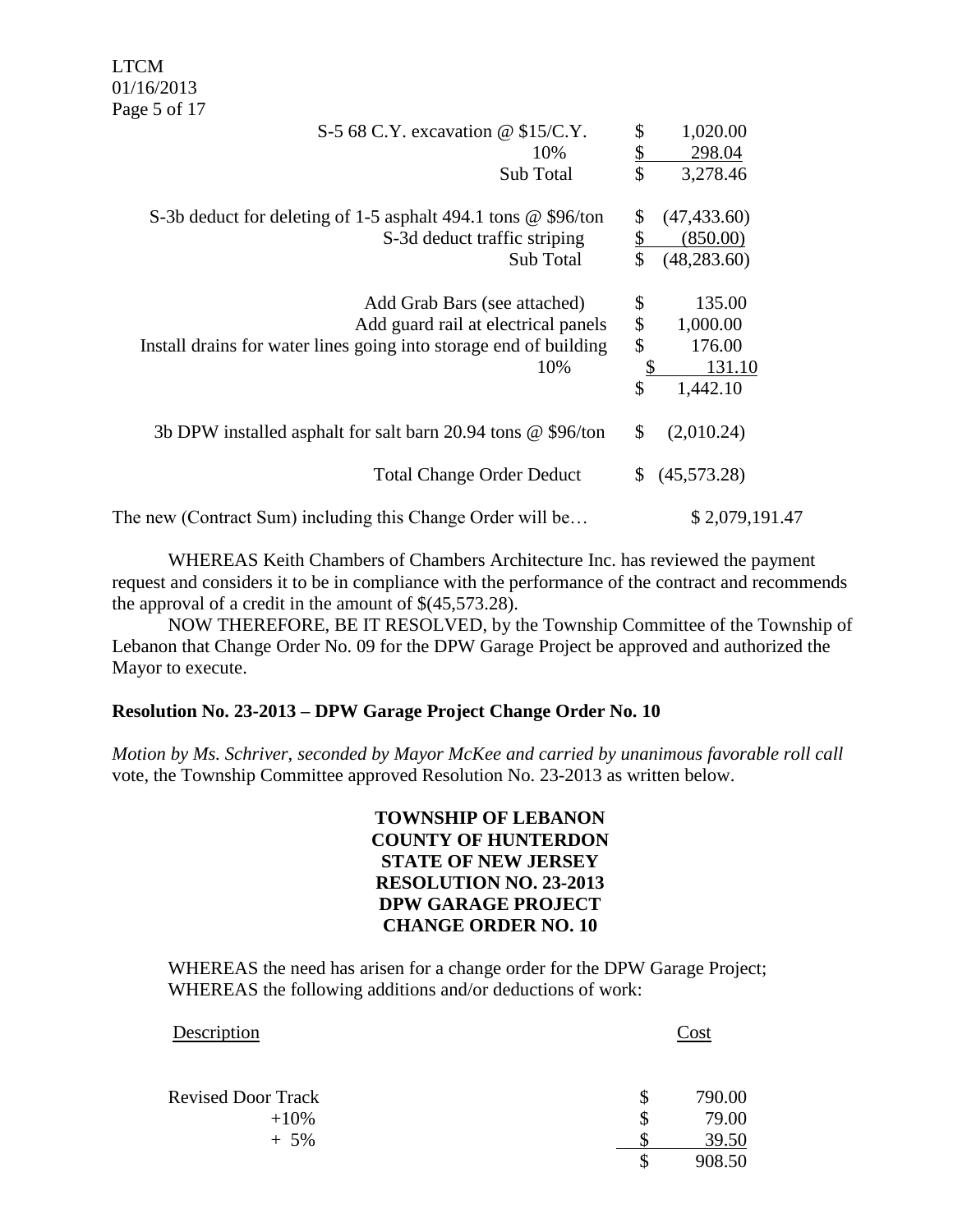LTCM 01/16/2013 Page 6 of 17

The new (Contract Sum) including this Change Order will be…  $$2,080,099.97$ 

WHEREAS Keith Chambers of Chambers Architecture Inc. has reviewed the payment request and considers it to be in compliance with the performance of the contract and recommends the approval of a payment in the amount of \$ 908.50.

NOW THEREFORE, BE IT RESOLVED, by the Township Committee of the Township of Lebanon that Change Order No. 10 for the DPW Garage Project be approved and authorized the Mayor to execute.

## **Resolution No. 24-2013 – DPW Garage Project Change Order No. 11**

*Motion by Ms. Schriver, seconded by Mr. Milkowski and carried by favorable roll call vote, the* Township Committee approved Resolution No. 24-2013 as attached. AYES: Schriver, Milkowski, McKee, Morrison NAYS: Cryan

## **TOWNSHIP OF LEBANON COUNTY OF HUNTERDON STATE OF NEW JERSEY RESOLUTION NO. 24-2013 DPW GARAGE PROJECT CHANGE ORDER NO. 11**

WHEREAS the need has arisen for a change order for the DPW Garage Project; WHEREAS the following additions and/or deductions of work:

### Description Cost

Completion date extended to February 28, 2013 (see attached letter)

The new (Contract Sum) including this Change Order will be… \$ 2,080,099.97

WHEREAS Keith Chambers of Chambers Architecture Inc. has reviewed the payment request and considers it to be in compliance with the performance of the contract and recommends the approval for the extension of time, to February 28, 2013, for completion of the project.

NOW THEREFORE, BE IT RESOLVED, by the Township Committee of the Township of Lebanon that Change Order No. 11 for the DPW Garage Project be approved and authorized the Mayor to execute.

# **Resolution No. 25-2013 – DPW Garage Project Change Order No. 12**

*Motion by Mr. Milkowski, seconded by Ms. Schriver and carried by unanimous favorable roll call*  vote, the Township Committee approved Resolution No. 25-2013 as written below.

# **COUNTY OF HUNTERDON STATE OF NEW JERSEY RESOLUTION NO. 25-2013 DPW GARAGE PROJECT CHANGE ORDER NO. 12**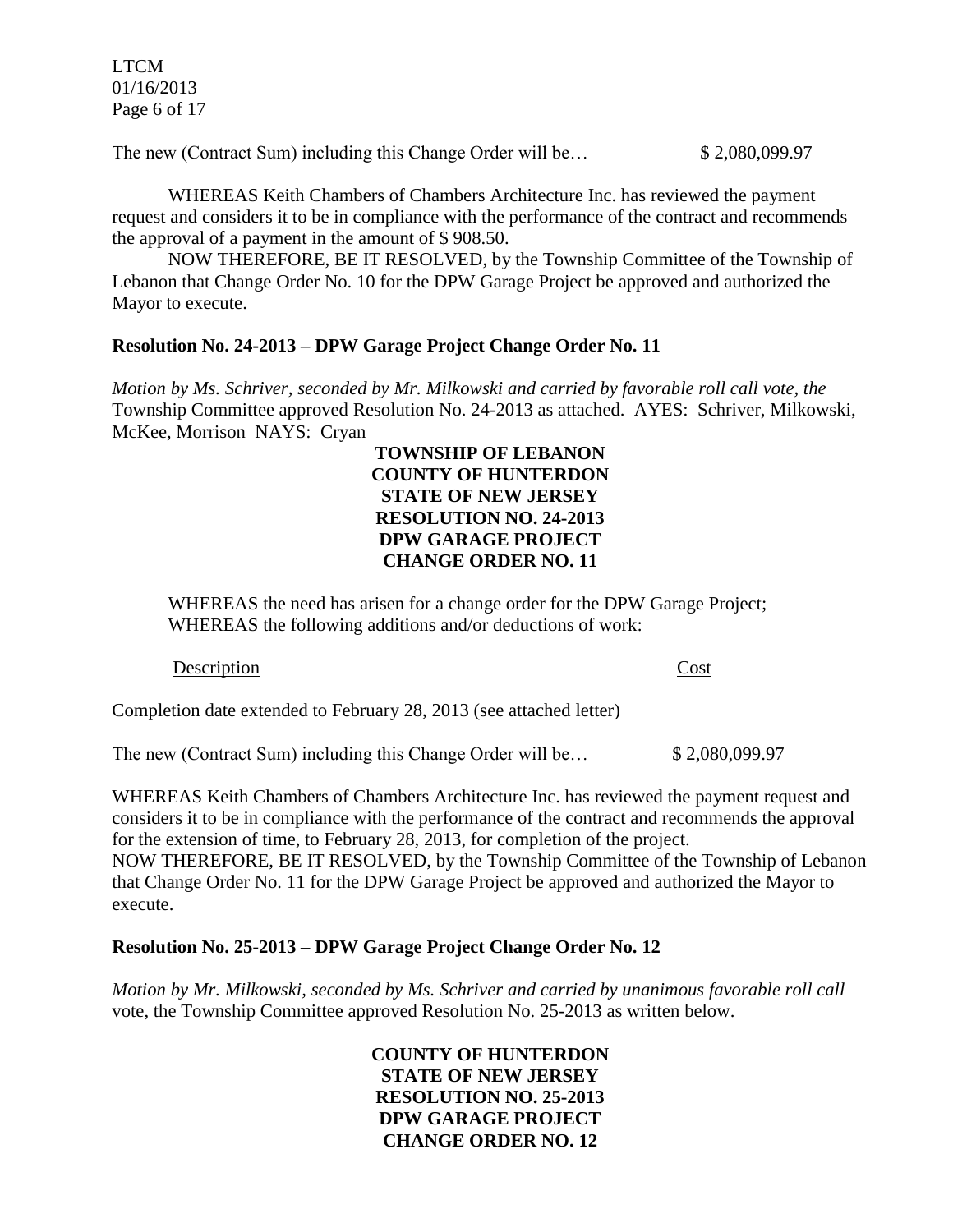LTCM 01/16/2013 Page 7 of 17

WHEREAS the need has arisen for a change order for the DPW Garage Project; WHEREAS the following additions and/or deductions of work:

| Description                                                            | Cost                 |
|------------------------------------------------------------------------|----------------------|
| Add eight lights 1 emergency light extra fire alarm to added mezzanine | 5,305.98<br>5,305.98 |
| The new (Contract Sum) including this Change Order will be             | \$2,085,405.95       |

WHEREAS Keith Chambers of Chambers Architecture Inc. has reviewed the payment request and considers it to be in compliance with the performance of the contract and recommends the approval for the payment of \$5,305.98.

NOW THEREFORE, BE IT RESOLVED, by the Township Committee of the Township of Lebanon that Change Order No. 12 for the DPW Garage Project be approved and authorized the Mayor to execute.

# **Resolution No. 26-2013 - DPW Garage Project Change Order No. 13**

*Motion by Ms. Schriver, seconded by Mr. Morrison and carried by unanimous favorable roll call*  vote, the Township Committee approved Resolution No. 26-2013 as written below.

# **COUNTY OF HUNTERDON STATE OF NEW JERSEY RESOLUTION NO. 26-2013 DPW GARAGE PROJECT CHANGE ORDER NO. 13**

WHEREAS the need has arisen for a change order for the DPW Garage Project; WHEREAS the following additions and/or deductions of work:

| Description                                                | Cost                 |
|------------------------------------------------------------|----------------------|
| Add 6" epoxy base up walls in Wash Bay and Mechanic's Bay  | 1,275.00<br>1.275.00 |
| The new (Contract Sum) including this Change Order will be | \$2,086,680.95       |

WHEREAS Keith Chambers of Chambers Architecture Inc. has reviewed the payment request and considers it to be in compliance with the performance of the contract and recommends the approval for the payment of \$1,275.00.

NOW THEREFORE, BE IT RESOLVED, by the Township Committee of the Township of Lebanon that Change Order No. 13 for the DPW Garage Project be approved and authorized the Mayor to execute.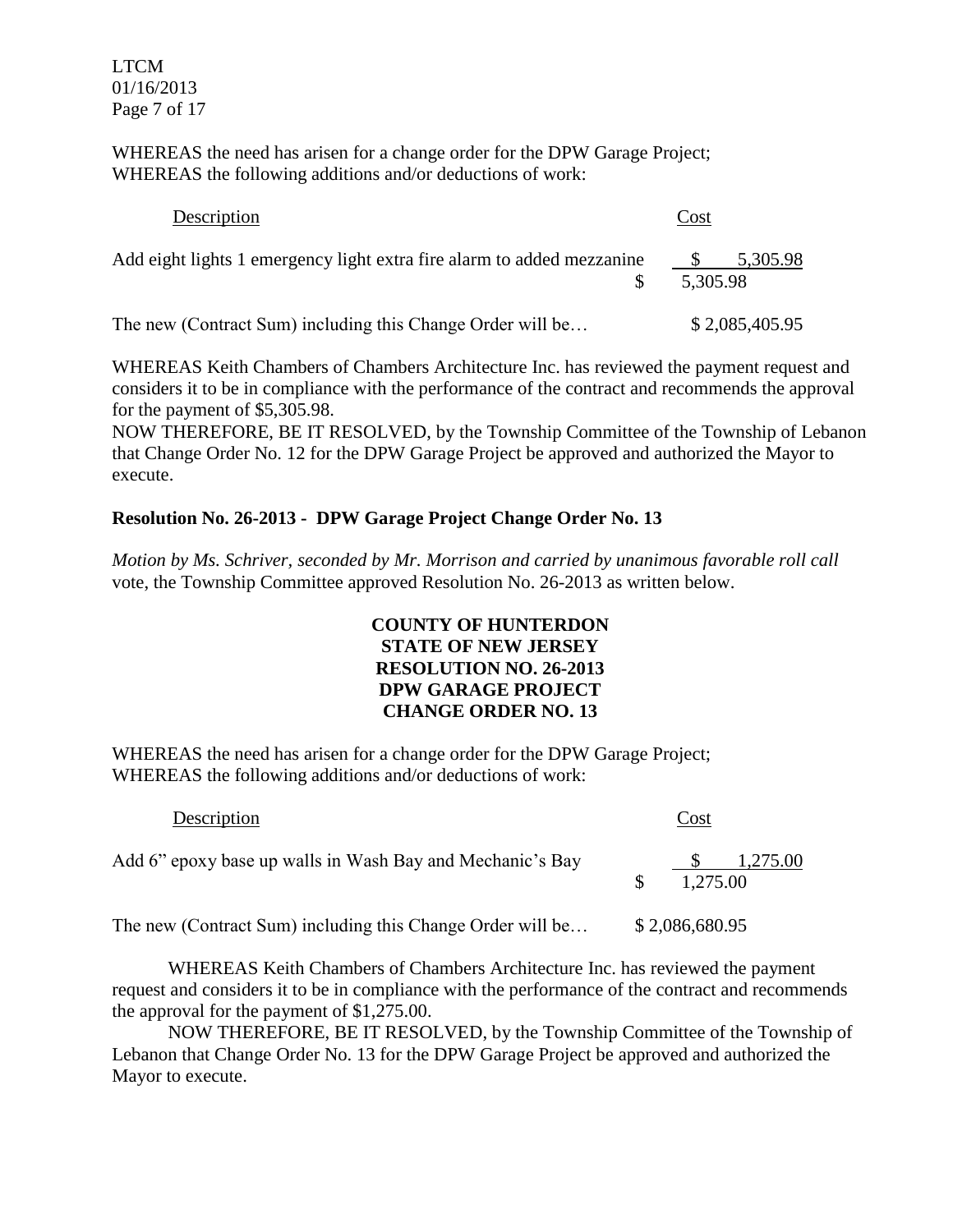LTCM 01/16/2013 Page 8 of 17

## **OLD BUSINESS**

### **Former Rescue Squad Plaque**

Part of the final settlement agreement with the First Aid Squad was to have a plaque placed at the Squad building in honor of all of the EMS volunteers who served the Township through the years. The Committee discussed the size and type of plaque to be purchased as well as where the plague will be placed. The language has already been agreed to by all. The Committee decided that the plaque will be placed on the outside of the building where it will be most visible for all to see. Mr. Milkowski will look into possible plaque options for the Committee's consideration.

## **Lebanon Township Fire/EMS Report**

Mr. Tom Carlucci and Mr. Al Bauer were present. Mr. Carlucci provided the following report.

- 32 calls for EMS during the month of December.
- 14 calls were covered during the Clinton Town contracted hours.
- 18 calls were covered during the hours that Station 19 covers.
- 11 new members since October 2012.
- 9 new members are certified EMT's.
- 1 current member has become an EMT.
- 1 member is in EMT training.
- 2 members are enrolling in an EMT program.
- Bylaws are in the final stages with hope for first reading at February Dept. meeting.
- Fire Dept. has been training with mutual aid companies.
- Department is doing really well.

Mr. Carlucci stated that space is tight and the Department can use additional space. Mr. Carlucci stated that Sunday through Thursday they have staffed duty crews. On Friday there are split crews and Saturday they "scramble". Mayor McKee stated that there seems to be growth and he hopes that it continues. Mr. Carlucci stated that they are always looking for new members.

# **Fire Tank/DPW**

Mayor McKee stated that, with all good intentions, the fire suppression tank was installed off of the Fire Department property line. The Committee has had to look into easements and other possible ways to rectify the problem. Mayor McKee stated that the Committee decided to withhold the final payment from the Contractor until they see where the Township is going. Mayor McKee stated that the Township has incurred some responsibilities and costs so the Committee opted to hold the funds as a precautionary measure. Mr. Milkowski stated that the tank was installed on a neighbor's property. Mr. Milkowski asked the Contractor to tell the Committee and the public why the fire tank was installed in the place that it was. Mr. Pete Rochelle stated that he sent a letter to the Township Attorney in response to a letter that he received from Attorney Cushing. Mr. Rochelle stated that his letter outlines exactly why the tank was placed where it was. Mr. Rochelle stated that three years ago, at the pre-construction meeting, the tank was to be installed where it is and last year when it was put in the ground it was in the exact same place. Mr. Rochelle noted that there were no plans provided by the Township's Engineer. Mr. Rochelle stated that if the tank was not placed in the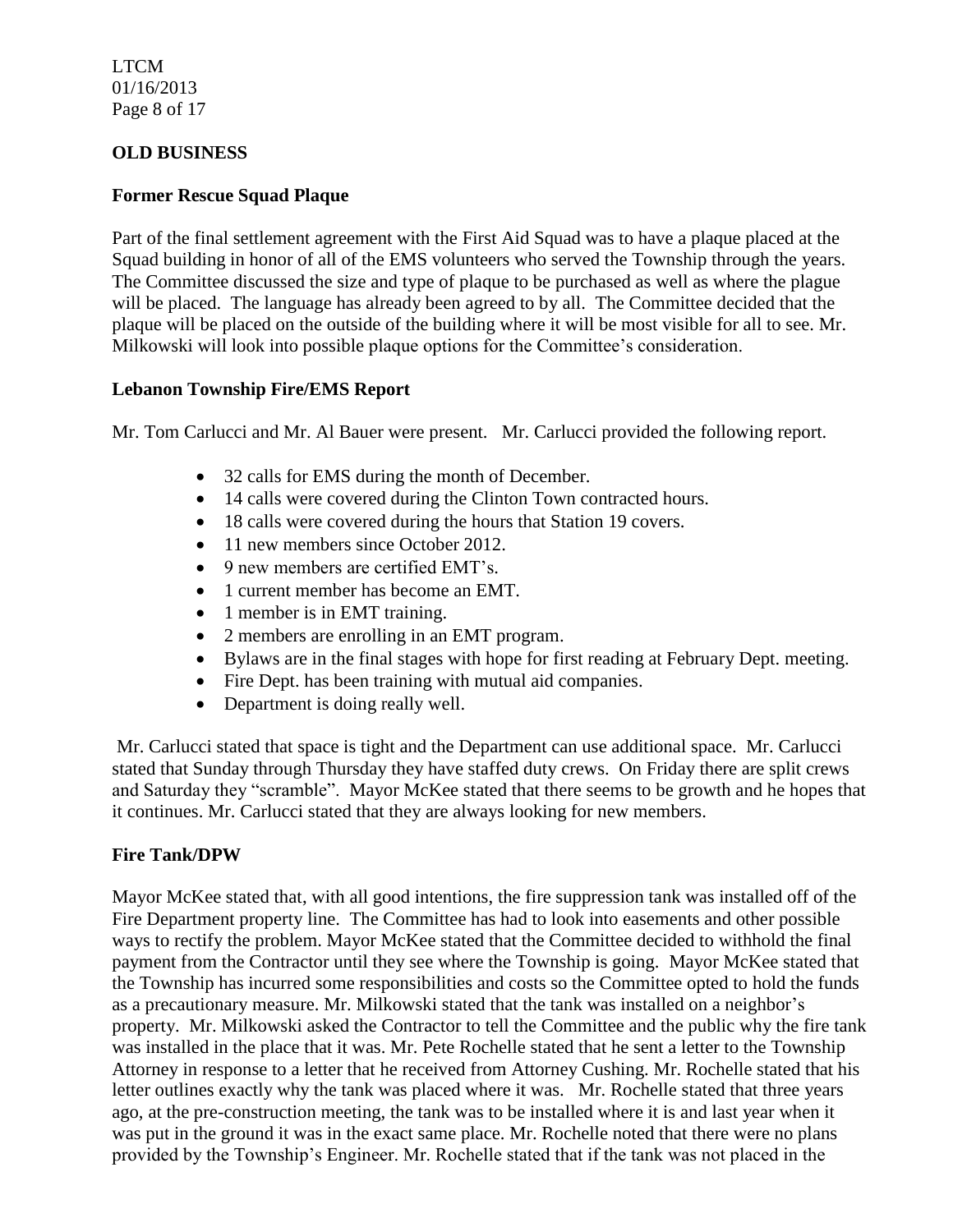LTCM 01/16/2013 Page 9 of 17

location it is, it would have had to be placed in the middle of the parking lot of the firehouse. Mr. Rochelle stated that the DPW dug a test hole, prior to the job going to bid, to check for water which they did find. Mr. Rochelle said that he was never informed that the tank would not be on Township property. Mr. Rochelle stated that he found out later that someone had been told that the tank was going to be off of their property however no one ever relayed the information to Mr. Rochelle, the Architect or the Engineer. Mr. Rochelle stated that the tank is where it is because that is where they were told to put it. Mr. Rochelle stated that apparently someone knew, three years ago, that the tank was going to be off the property but no one ever looked into it. Mr. Milkowski asked Mr. Rochelle if the Township Engineer was at the meetings and if he told him where to install the tank. Mr. Rochelle stated that three years ago, at the pre-construction meeting, all of the contractors went to the site and Warren Gabriel was present also. Mr. Milkowski stated that he asked the Engineer about the issue and Mr. Risse stated that he was not in attendance at the meetings. Mr. Rochelle agreed that Mr. Risse was not present. Mr. Milkowski asked Mr. Rochelle who told him to install the tank where it is. Mr. Rochelle stated that Warren Gabriel showed him where it was to be located. Mr. Milkowski questioned that it was not one of the professionals and Mr. Rochelle agreed. Mr. Rochelle stated that the Architect did not know where the tank was to be installed. Mr. Milkowski stated that unfortunately Mr. Rochelle was not provided with a map at that time however, in looking back, Mr. Rochelle should have insisted on having one. Mr. Rochelle stated that, in hindsight, the Township should have had a survey prior to putting the tank in the ground. Mr. Milkowski stated that Mr. Rochelle installed the tank with no stakes other than an employee's statement of where the tank was supposed to be placed. Mr. Rochelle stated that he put stakes in ground and the neighbor notified someone in the Township that the stakes were on his property. Mr. Milkowski stated that he understands that the neighbor sent an email to the Fire Chief informing him that the stakes were on his property. The Chief informed the neighbor to contact the DPW Manager but Mr. Milkowski does not know what happened from there. Attorney Staples stated that the parties are trying to work out the problem and the Committee is requesting that the Contractor have patience until the matter is resolved. Mr. Rochelle stated that he has had seven months of patience. Mayor McKee stated that matters like this takes time. Mr. Rochelle asked if the easement will included the Fire Department's parking lot that is located on the neighbor's property also. Mr. Rochelle stated that he will be patient until the end of February.

### **Quest Environmental Proposal - Fire Station No. 1**

Mayor McKee stated that Quest provided a proposal for vapor sampling, treatment system evaluation sampling and well abandonment. Ms. Schriver stated that in 2011 the DEP decided that certified agents would be able to provide testing out in the field. The owner of Quest Environmental holds the title of LSRP which enables him to make decisions without relying on the DEP's recommendations. There are two monitoring wells that the Township is hoping to abandon and there is certain work that needs to be done on a periodic basis. Ms. Schriver stated that she feels that the Township is on the right tract in trying to eliminate some of the cost at the Fire House.

*Motion by Ms. Schriver, seconded by Mr. Morrison and carried by favorable roll call vote, the* Township Committee approved the Quest Environmental Proposal for Fire Station No. 1. AYES: Schriver, McKee, Morrison, Cryan ABSTAIN: Milkowski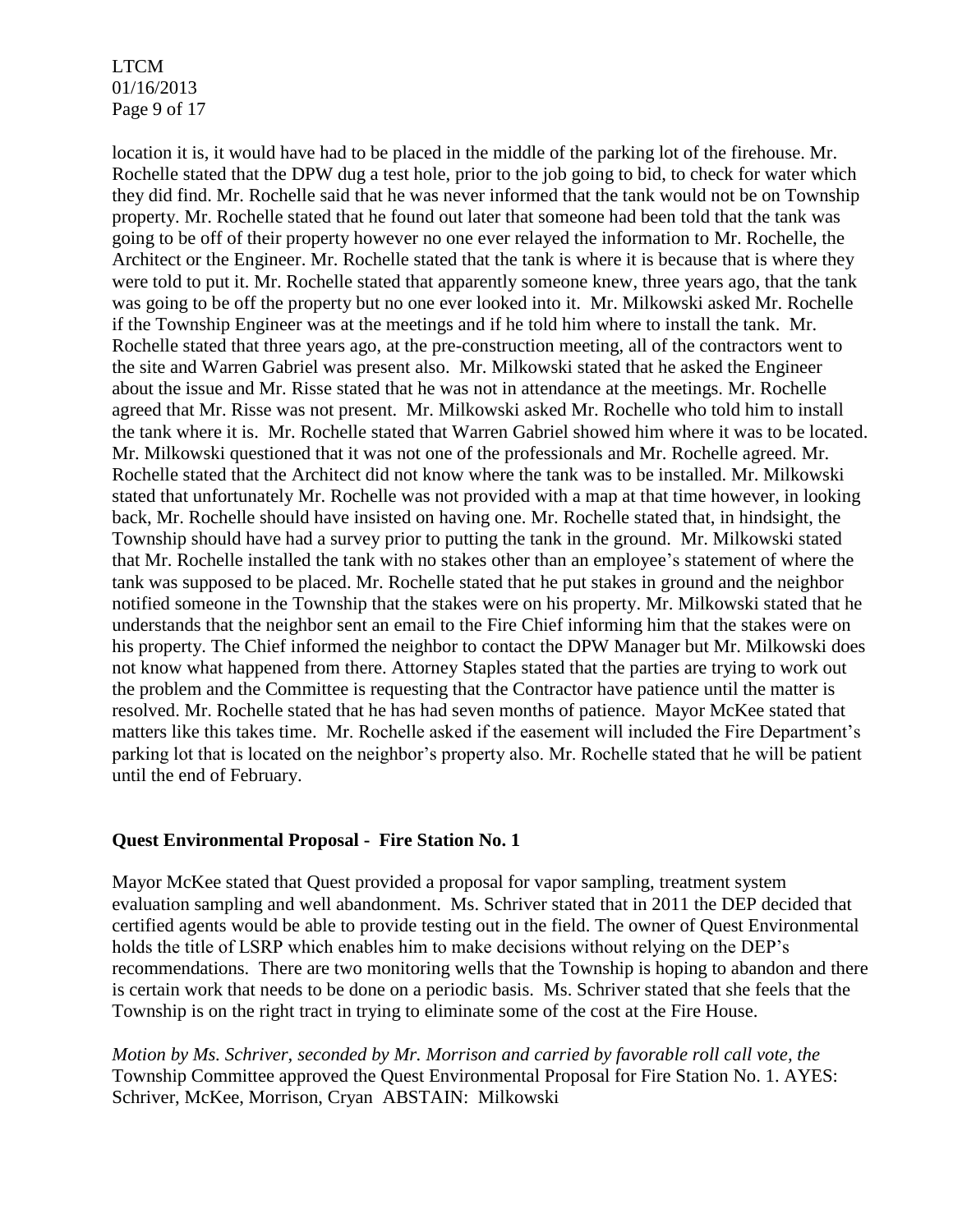LTCM 01/16/2013 Page 10 of 17

## **NEW BUSINESS**

## **Architect Keith Chambers – Extended Services Due to Construction Schedule Change**

Mr. Milkowski stated that the Request for Extended Services pertains to the Clerk of the Works onsite supervision of the DPW Project and the Architects administrative services for the extended thirty six days. The proposal is for \$10,400.00. Mr. Milkowski stated that he does not like it because he does not like to spend more money but he does feel that the Township needs it.

*Motion by Ms. Schriver, seconded by Mr. Morrison and carried by unanimous favorable roll call*  vote, the Township Committee approved the extended Architect's contract from January 10, 2013 to February 28, 2013. AYES: Schriver, McKee, Milkowski, Morrison NAYS: Cryan

## **Architect Keith Chambers - Request for Payment Approval for Wash Bay Power Washer**

*Motion by Ms. Schriver, seconded by Mr. Morrison and carried by unanimous favorable roll call*  vote, the Township Committee approved the payment for a Wash Bay Power Washer, in the amount of \$5396.00, which will to be released when the equipment is delivered.

### **Potential Land Acquisition – Fire Tank**

Mayor McKee stated that this matter will be held and discussed in executive session. Mr. Milkowski stated that since the DPW Fire Tank was installed on the neighbor's property the Committee needs to discuss whether they will need an easement or if they will need to purchase the land. Mr. Milkowski stated that when the Committee comes out of executive session they will most likely have a decision.

### **Fundraising Committee – Squad Building Restoration**

Ms. Schriver stated that she feels that she will not be able to obtain enough money, through grants, to restore the Squad building and to purchase the equipment that was removed from the building. Ms. Schriver requested that the Committee form a fund raising committee. Ms. Schriver stated that she would like to be part of the fundraising committee and has individuals who have offered project ideas and would like to be involved. Ms. Schriver will Chair the committee and will make monthly reports to the Township Committee.

### **CO Charlie Rogers - Notice of Unsafe Structure**

Mayor McKee stated that the CCO Charlie Rogers has informed the Committee of two unsafe structures located at 2069 Route 31 in the Township. The structures need to be demolished as they are unsafe and hazardous. There is no response from the property owners and the Township will need to take action. Attorney Staples stated that there are procedures to follow in this matter and her office will look into the matter.

### **Califon Volunteer Fire Company – Request for Annual Contribution**

Califon Volunteer Fire Company sent a letter to the Township requesting a donation for their services in the Township. Mayor McKee stated that he had some confusion with the request but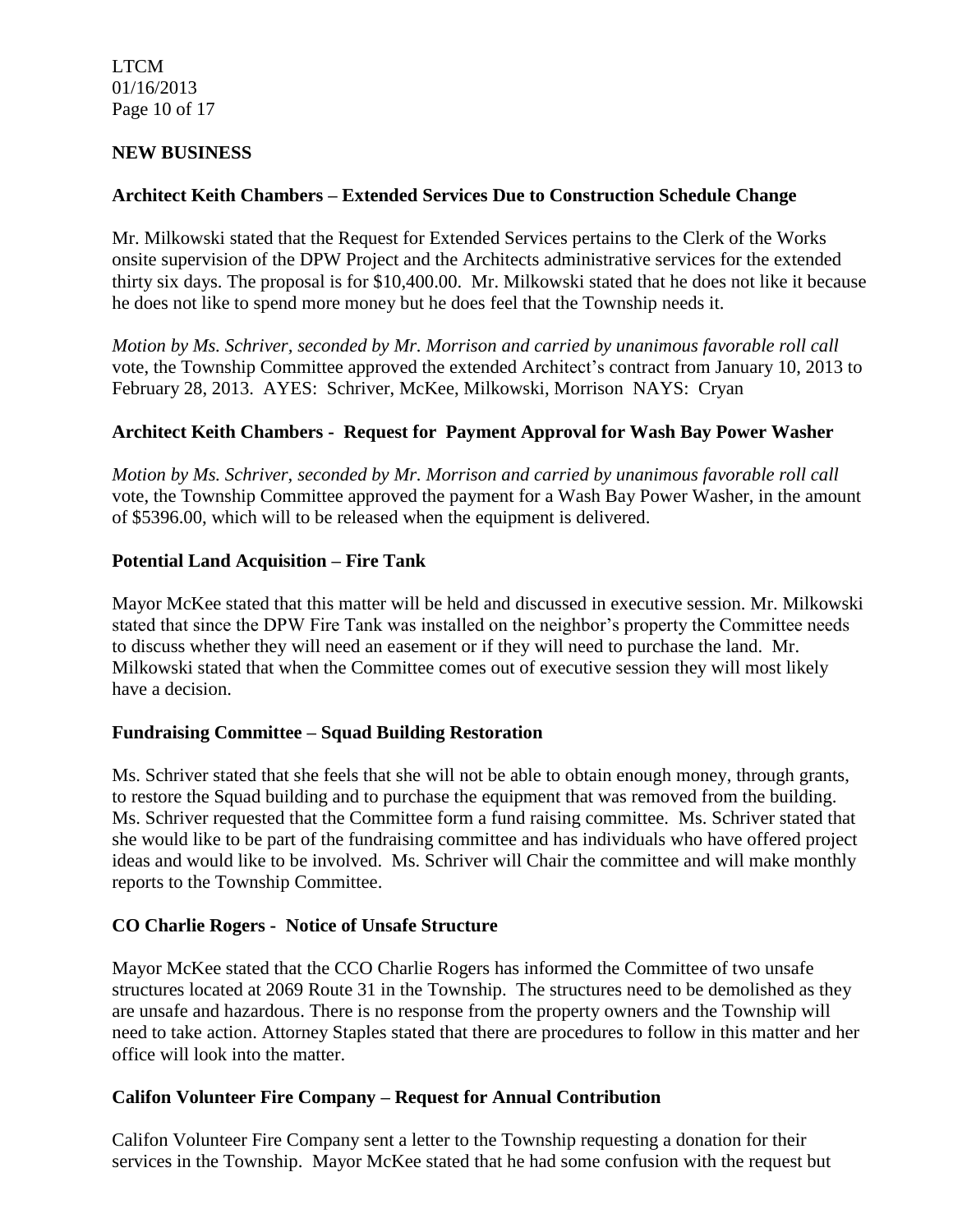LTCM 01/16/2013 Page 11 of 17

noted that there is a line item in the Township budget for Aid to Mutual Aid Communities. Ms. Schriver stated that the Committee should look at past practices and knows that the Committee has struggled with this issue many times in the past. Mayor McKee asked the Fire Department if they receive donations from surrounding towns. Assistant Chief Carlucci stated that he does not believe so. The Committee will look further into the request.

# **Tino DeSantis – Request to Store EMS Patient Records**

Mr. Tino DeSantis sent a letter to the Township Clerk requesting that the Township store past EMS patient records. Mayor McKee stated his concern with the request. Ms. Schriver stated that she feels that the Committee needs a legal opinion on the request. Mr. Cryan stated that HIPAA Laws need to be considered as well as the length of time in which the records need to be held. Ms. Schriver stated that she feels that the Committee should obtain a legal opinion and an opinion from the insurance agent on possible liabilities to the Township.

# **Trailer Park License – Camelot at Spruce Ridge**

*Motion by Mr. Milkowski, seconded by Mr. Morrison and carried by unanimous favorable roll call*  vote, the Township Committee approved a Trailer Park License for Camelot at Spruce Ridge for the 2013 year.

# **Junkyard License - A.S. Milkowski & Sons LLC**

*Motion by Ms. Schriver, seconded by Mr. McKee and carried by favorable roll call vote, the* Township Committee approved a Junkyard License application for A.S. Milkowski and Sons LLC for the 2013 year. AYES: Schriver, McKee, Morrison, Cryan ABSTAIN: Milkowski

# **Hunterdon County Open Space Trust Fund Application – Block 16, Lot 17 (Part) Lot 20 (Part) and Proposed Lot 20.01**

Mayor McKee stated that this property is located by the Learning Center on Hoffman's Crossing Road. The property adjoins the Ken Lockwood Gorge. The New Jersey Conservation is preparing a Hunterdon County Open Space Trust Fund funding application in an attempt to acquire 50 acres of land for preservation. The land is owned by the Four Season Outdoor Center, LLC. The acquisition of the land will provide for additional public access and recreation opportunities in a natural and important area. Mr. Milkowski asked if there is any cost to the Township. Mayor McKee stated that he does not believe so, at this time, as the acquisition will be fee simple.

*Motion by Mr. Milkowski, seconded by Mr. Cryan and carried by favorable roll call vote, the* Township Committee authorized the Clerk to send a letter to New Jersey Conservation stating the Township's support of the acquisition with the stipulation that if there is a cost to the Township the Township should be advised for further consideration. AYES: McKee, Milkowski, Morrison, Cryan ABSTAIN: Schriver

# **Allotment of Time – Public Comments**

Mayor McKee stated that in thinking of the length of time of past meetings he placed this issue on the agenda for the Committee to consider setting some type of time consideration on public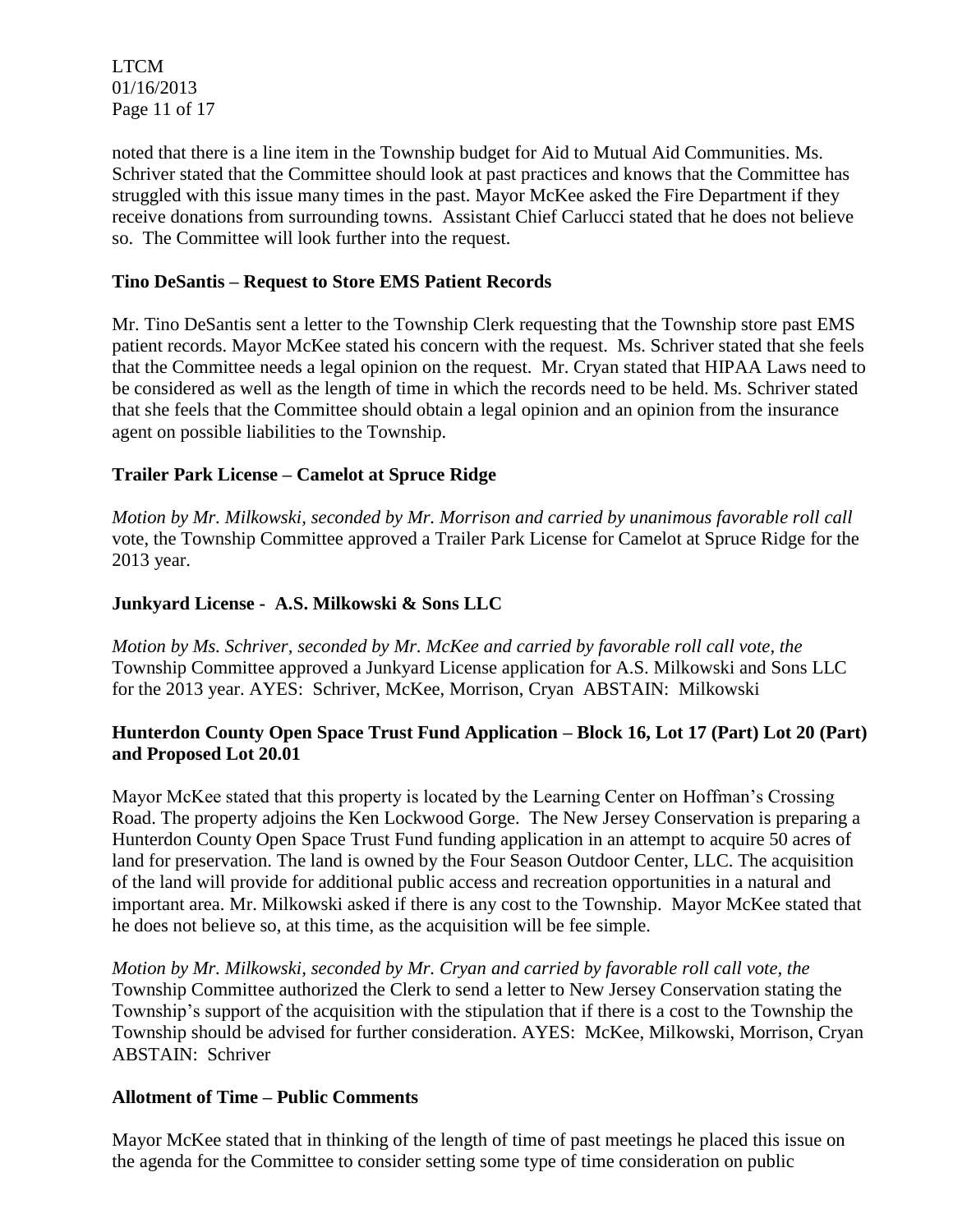LTCM 01/16/2013 Page 12 of 17

comment. Mayor McKee thought that there could possibly be two periods to speak, during each public comment, which would allow for four comment periods, per person, during the Committee meeting. Mr. Milkowski stated that he feels that time limits may be something that the Committee should consider but not at this time, possibly in the future. Ms. Schriver stated that in the past Committees did have a limited time for public comment because people would get off on a tangent. Ms. Schriver stated that she feels that the Mayor has the right to move the meeting along at his discretion. Mr. Morrison stated that he feels that it is up to the Mayor to decide the limit of public comment. Mr. Cryan stated that there are entities that utilize the time constraints in the interest of making sure that everyone has the opportunity to speak, however, he is willing to agree with the majority of the Committee on the issue. Mayor McKee stated that the process will remain the same and there will be no time limit. The Committee will manage the comments as deemed necessary.

# **PRESENTATION OF VOUCHERS**

Committee Members provided a description of vouchers exceeding \$1000.00.

*Motion by Ms. Schriver, seconded by Mr. Morrison and carried by unanimous favorable roll call*  vote, the Township Committee approved the January 16, 2013 bill list in amount of \$290,864.80.

# **CORRESPONDENCE**

- a. Recreation Committee's Meeting Minutes November 15, 2012
- b. Historian's Meeting Minutes December 13, 2012
- c. Tax Collector's Report for the Month of December 2012
- d. Tax Collector's Annual Report the 2012 Year
- e. Chambers Architect DPW Project Updates 12/28/2012 01/11/2013

### **Standing Committee Meeting Minutes**

Mr. Milkowski asked if it is possible to post the Standing Committee meeting minutes. He stated that in some organizations, just because they are public, it does not mean that the minutes can be posted. Mr. Milkowski would like to discuss the matter under attorney client privilege.

# **PUBLIC COMMENTS**

*Motion by Mr. Milkowski, seconded by Ms. Schriver and carried by unanimous favorable roll call*  vote, the Township Committee opened the Public Comment portion of the meeting.

Mr. Anthony Casale asked if the generator has been used at the municipal office. Mr. Milkowski stated that the generator has been used but he does not know how it is being paid for.

Mr. Casale stated that there had been discussion on the Fire Department sharing the Township Office generator and asked what the outcome was. Mr. Milkowski stated that he spoke to the individual who volunteered to look into the possibility and he was informed that it would be marginal in the Township Office and Fire Department sharing the generator since it is supposed to work off 80% of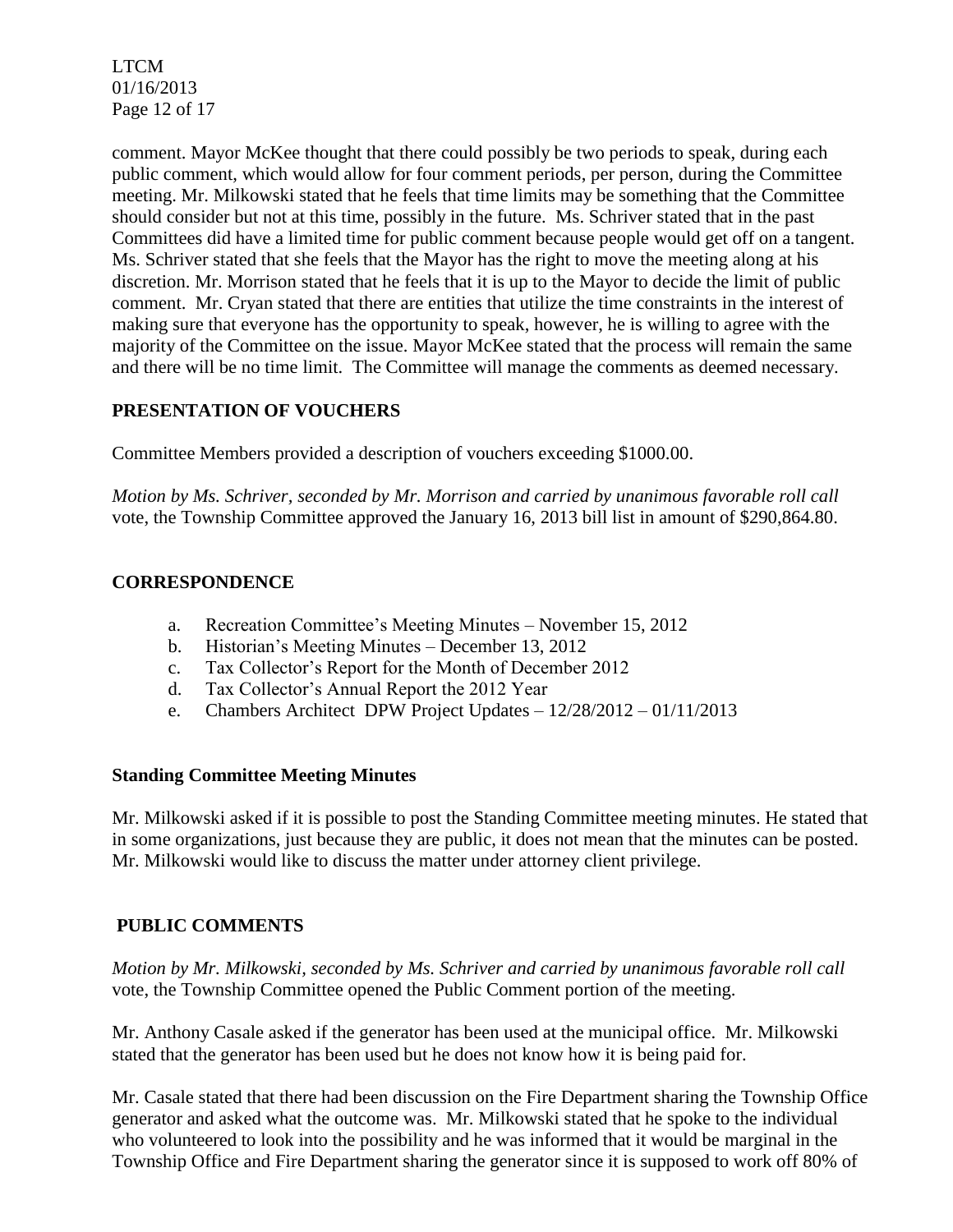LTCM 01/16/2013 Page 13 of 17

the total capacity. Mr. Milkowski stated that if there was a reduced usage there would be enough capacity. Mr. Milkowski stated that the Committee will need to speak with the Fire Department to see if they have interest in sharing the generator.

Mr. Casale stated again his concern with the Township storing the past EMS records.

Mr. Casale asked Mr. Milkowski why he abstained from the approval of the Quest Environmental proposal for Fire Station No. 1. Mr. Milkowski stated that he had done work for Quest in the past and felt that it would be best to abstain.

Mr. Casale stated that he is getting uncomfortable with the way Mr. Milkowski called the Contractor up to investigate why the fire tank was placed where it was at the firehouse. Mr. Casale stated that the Township has had a history, in the past few years, of not stating who is to blame for errors or decisions that were made in which the Township lost money. Mr. Casale stated that he feels that someone is looking to "call out a name" in the fire tank matter and he does not like it. Mr. Casale stated that there is personal stuff that happens in the Township and the Committee should just drop it and move on. Mr. Casale stated that he felt that Mr. Milkowski was interrogating the Contractor and he does not appreciate it and requested that it be placed on record. Mr. Milkowski stated that all he was attempting to do was to show that it was not the Township's professionals who made the error so the Township could not go after them for it.

OEM Coordinator Alan Goracy stated that the Township will be reimbursed by FEMA up to 75% for the storm clean up, during a 30 day period. This does not include the work that was done in the first three to five days. The 75% covers all regular time pay and equipment usage. Mr. Goracy stated that he and the DPW Supervisor met with a FEMA representative and the DPW is approximately 55- 60% done with the chipping. FEMA will assist the Township in removing stumps that need to be trucked away. Mr. Goracy stated that he never gets the same answer from FEMA. The Government has approved more FEMA money for New York and New Jersey. Mr. Goracy stated that he is probably within a week or two of accumulating what is needed to submit to FEMA. Mr. Goracy stated that Mr. Gabriel has papers which FEMA does not provide as they want the towns to put this together loosely. Mr. Goracy stated that he spoke to the Fire Chief and there appears that there will be some Fire Department reimbursement for equipment use however they have not decided on volunteer hours for the first three to five days. Mr. Goracy stated that he received a letter from a resident regarding mitigation and the installation of a natural gas line. Mr. Goracy stated that he forwarded the letter onto the FEMA rep. Mayor McKee stated that the letter pertains to residents along the Raritan River who have oil or propane tanks that were floating down the river. The thought is that if they have natural gas they will not have that issue again.

Ms. Nancy Darois asked when the DPW garage will be completed. Mayor McKee stated that the project will be done on February 28, 2013. Ms. Darois stated that enough is enough and it is time to finish the project.

Ms. Darois asked how the Township residents are to find out about the storm chipping. She does not feel that the sign in front of the building is sufficient. Ms. Darois stated that the residents have to take responsibilities for their own properties but if they can drag the branches to the curb they need to know the details. Mr. Cryan stated that he will contact the DPW Manager regarding her questions.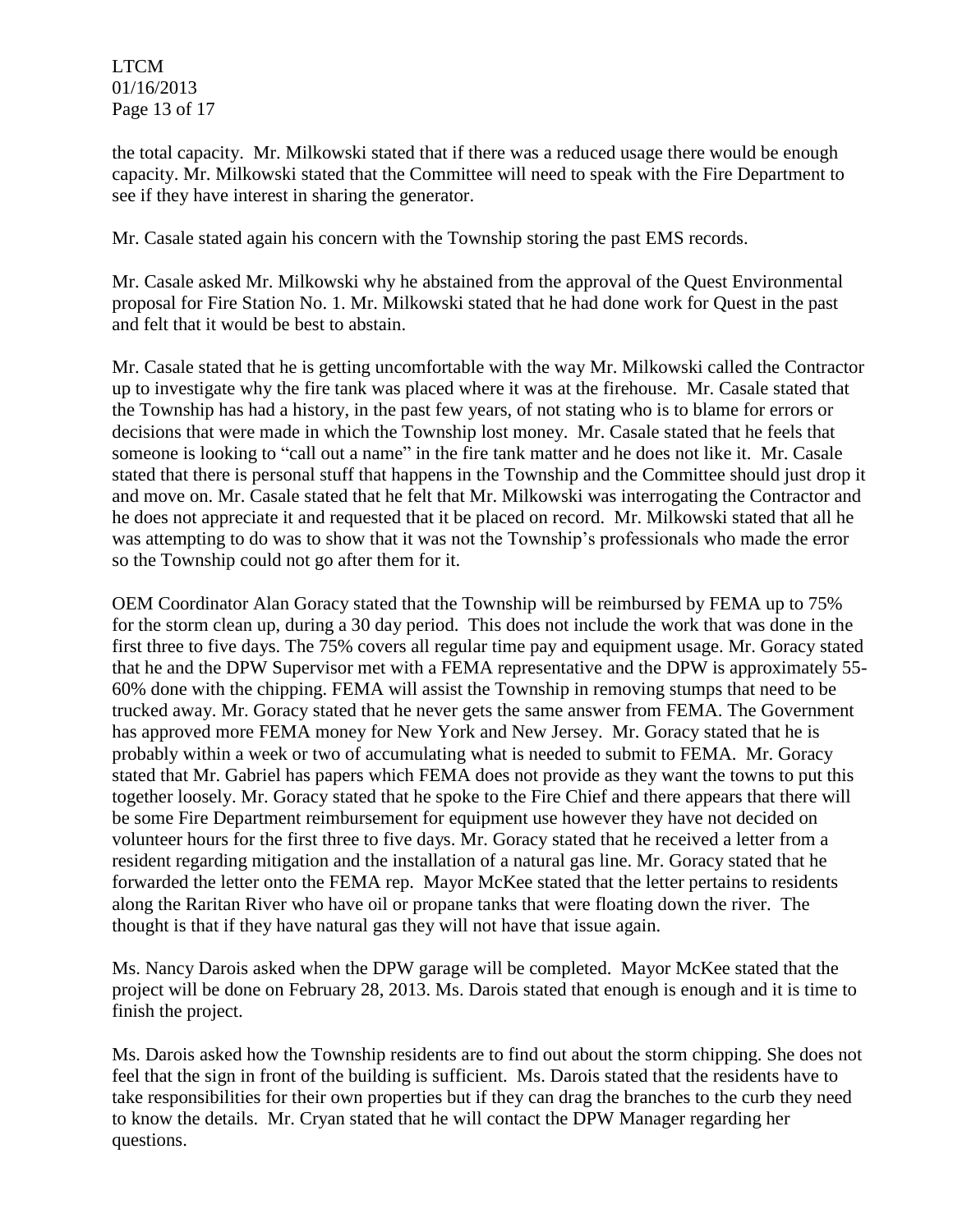LTCM 01/16/2013 Page 14 of 17

Mr. Victor Hoffman questioned the actual amount of brush pick up that has been completed and questioned if the DPW will have enough manpower and equipment to get the work done in the 30 day period. Mr. Hoffman stated that the Township had the opportunity to hire other people to get the chipping done but were then told that the DPW can handle the work. Mr. Milkowski stated that he contacted the DPW Manager and was reassured that the DPW can handle the cleanup. Mr. Hoffman stated that the Township had the opportunity to contract out for the service but does not know if they still do. Mr. Hoffman asked what the protocol is on picking up the brush. He asked how the DPW is handling the pickup as he knows that there is brush on certain roads that has not been picked up yet. Mr. Hoffman stated that it behooves him as to why the residents need to make a phone call to have the brush picked up. Mayor McKee stated that it is his understanding that what has been done in the past will be done in this instance also. There have been storms in the past and brush was chipped and removed. Mr. Hoffman stated that the brush on Bunnvale Road has been sitting there for quite a while as well as County Route 513. Mr. Morrison stated that he does not see people chipping and feels that they are way behind.

Mr. Hoffman asked if the Township website is the official website. Mr. Milkowski stated that the Committee needs to discuss what it takes to make if the official site. Mr. Milkowski stated that Mr. Hoffman is correct and it needs to be addressed.

Mr. Hoffman stated concerns with the Committee addressing matters at meeting but once they walk out the door "it is no longer here". Mr. Hoffman asked if the Committee ordered the FEMA manual that was discussed at the last meeting.

Mr. Hoffman stated that he thinks that the Township needs more information on the Squad's patient records and questioned where the records are at this time.

Mr. Hoffman stated that he disagrees with Mr. Casale and questioned who "dropped the ball" in the placement of the fire tank. Mr. Hoffman stated that it seems to him that if people are possibly going to "get their tails chewed out" or have to come up with a monetary retribution, no one wants to mention names. Mr. Hoffman asked how much it is going to cost for the easement. Mr. Hoffman stated that this should have never happened on a project. Mr. Hoffman stated that there were too many people who should have been overseeing the project. Mr. Hoffman stated that he is hoping that it will not happen again because it has cost the Township thousands and thousands of dollars.

Mr. Hoffman asked what the status is of the Squad building. Ms. Schriver stated that there is an estimate for at least \$80,000.00. Discussion was held on the work that needs to be done. Mr. Hoffman told the Committee to inform the public of what needs to be done so they can work with the Committee. Ms. Schriver stated that she envisions the work to be similar to the Park. The pavilion was built with volunteer labor. Ms. Schriver stated that the work has been done through raised money. Ms. Schriver would like to pattern the work at the Squad building after the Park.

Mr. Hoffman asked if something will be done with the unsafe structure on Newport Road. Mr. Hoffman stated that it should be protected.

Mr. Hoffman again stated that he would like to know if Township website is the official message of the Committee or is it wishful thinking. Mr. Hoffman stated that by the next meeting he would like something concrete on the subject.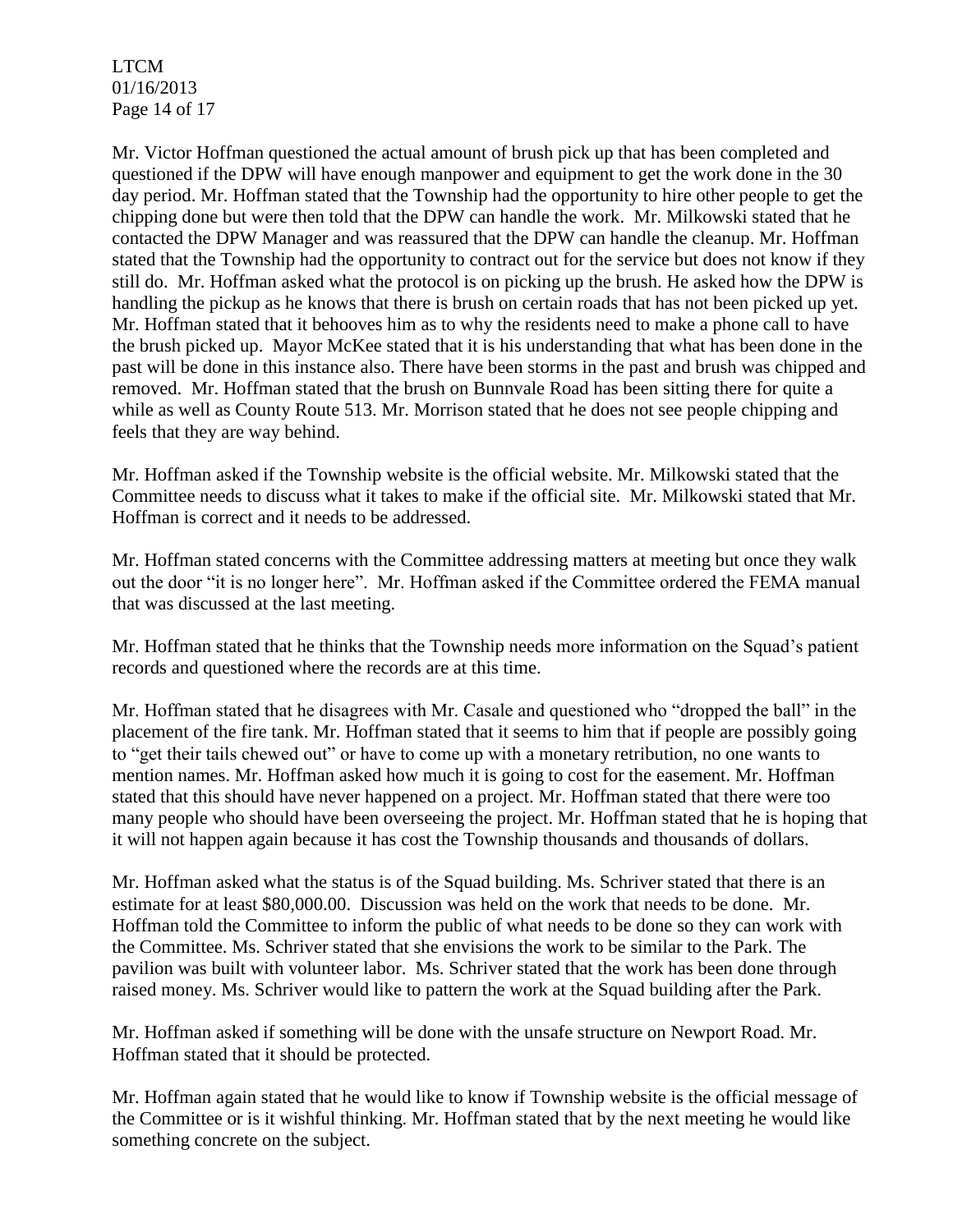LTCM 01/16/2013 Page 15 of 17

Mr. Milkowski stated that regarding the Squad building, when the building was originally built his company did all of the site work for it, which was donated and another contractor dug the footings at no cost to the squad. Mr. Milkowski stated that a lot had been done in the past and if in the future there is something that can be done it will be. Mr. Milkowski stated that his company did work for the Park as well as the pond behind the Municipal Building at no cost to the Township. Mr. Milkowski stated that many people in the community are providing a service at no cost. The contractor, who did the site work in the Park, did it at almost no cost.

Mr. Milkowski stated that they are not quite sure why the fire tank was installed in the wrong location at the firehouse. Mr. Milkowski stated that there is a Clerk of the Works on the project and questioned why he did not question where the tank was to be placed but noted that the COW did not tell the contractor where to place it. Mr. Milkowski stated that it is a "gray area" on how the tank was placed where it is. Mr. Milkowski stated that he believes that an employee informed the Contractor where the tank should go but it was done in good faith and he does not believe that it was done deliberately.

Mr. Milkowski asked Attorney Staples if the Township Committee needs to adopt an ordinance or a resolution establishing that the Township website is the official website. Attorney Staples stated that the website is the official website of the Township as it was established by the Township Committee. Mayor McKee stated that the website is where the residents can officially gather information from, as well as the sign in front of the Municipal Office or by a phone call to the Municipal Office. Mayor McKee stated that there have been ways for the public to receive the information.

At the last meeting Mr. Hoffman questioned why the Committee meeting minutes were not up to date on the webpage. The Clerk informed Mr. Hoffman that there was a problem with the webhost therefore, Karen Newman had a problem accessing the site and was unable to post the minutes. Karen Newman has since changed to another webhost and the problem has been resolved. Mr. Hoffman stated that it was a logical reason. Mrs. Sandorse stated that the minutes are posted at the municipal office and copies will be provided upon request.

*Motion by Mr. Milkowski, seconded by Ms. Schriver and carried by unanimous favorable roll call the* Township Committee closed the public comment portion of the meetings.

*Motion by Ms. Schriver, seconded by Mayor McKee and carried by unanimous favorable roll call vote*, the Township Committee approved Resolution No. 27-2013 and convened in executive session at 9:09 p.m.

## **TOWNSHIP OF LEBANON COUNTY OF HUNTERDON STATE OF NEW JERSEY RESOLUTION NO. 27-2013**

# **RESOLUTION AUTHORIZING EXECUTIVE SESSION**

WHEREAS, the Open Public Meetings Act; *N.J.S.A.* 10:4-6 *et seq*., declares it to be the public policy of the State to insure the right of citizens to have adequate advance notice of and the right to attend meetings of public bodies at which business affecting the public is discussed or acted upon; and

WHEREAS, the Open Public Meetings Act also recognizes exceptions to the right of the public to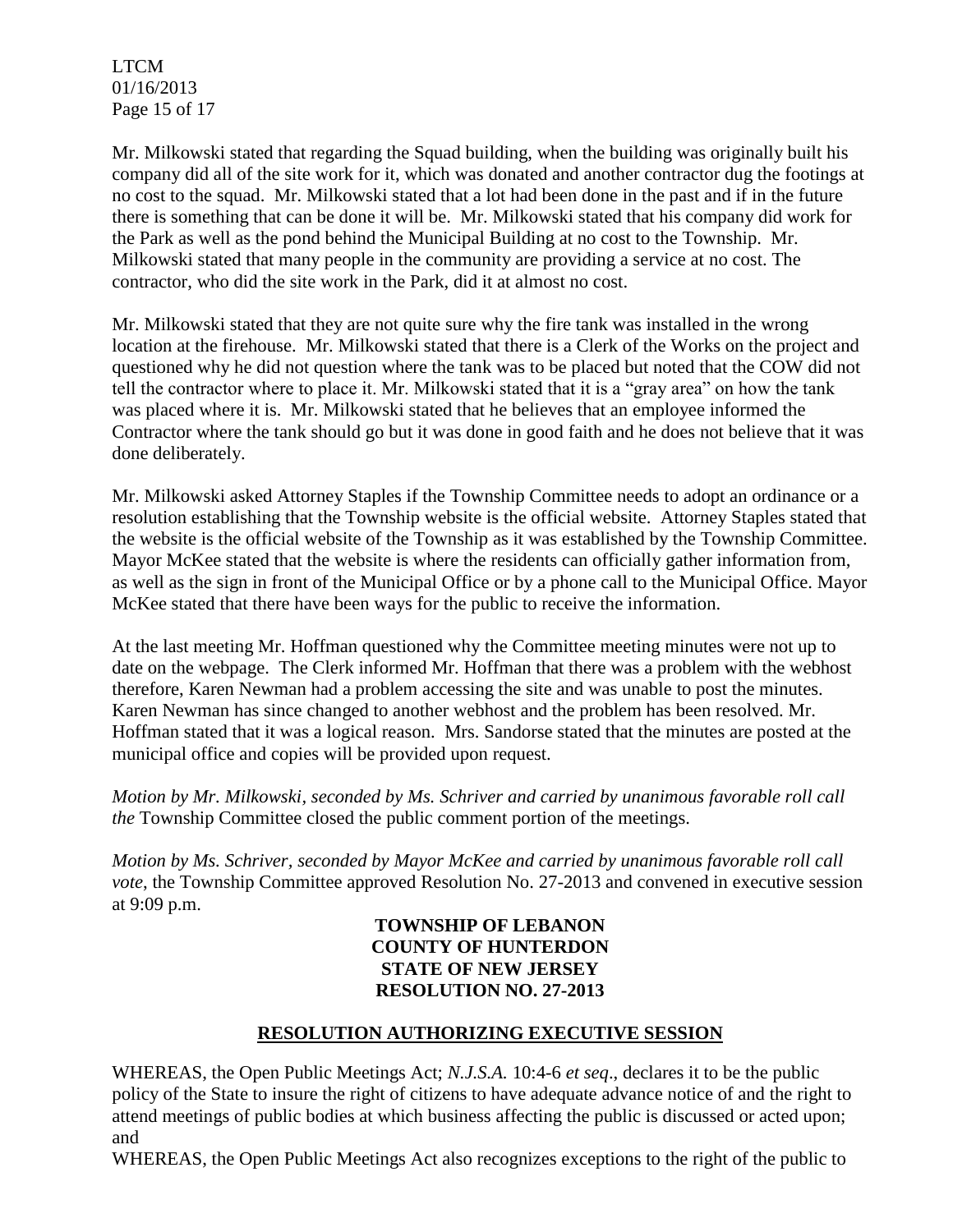LTCM 01/16/2013 Page 16 of 17

attend portions of such meetings; and WHEREAS, the Mayor and Committee find it necessary to conduct an executive session closed to the public as permitted by the *N.J.S.A*. 40:4-12; and WHEREAS, the Mayor and Committee will reconvene in public session at the conclusion of the executive session; NOW, THEREFORE, BE IT RESOLVED by the Mayor and Committee of the Township of Lebanon, County of Hunterdon, State of New Jersey that they will conduct an executive session to discuss the following topic(s) as permitted by *N.J.S.A*. 40:4-12:

\_\_\_\_\_\_A matter which Federal Law, State Statute or Rule of Court requires be kept confidential or excluded from discussion in public (Provision relied upon:

\_\_\_\_\_\_A matter where the release of information would impair a right to receive funds from the federal government;

\_\_\_\_\_\_A matter whose disclosure would constitute an unwarranted invasion of individual privacy;

\_\_\_\_\_\_A collective bargaining agreement, or the terms and conditions thereof (Specify contract: \_\_\_\_\_\_\_\_\_\_\_\_\_\_\_\_\_\_\_\_\_\_\_\_\_\_\_\_\_\_\_\_\_\_\_\_\_\_\_\_\_\_\_);

 X A matter involving the purpose, lease or acquisition of real property with public funds, the setting of bank rates or investment of public funds where it could adversely affect the public interest if discussion of such matters were disclosed; Real Estate Acquisitions;

\_\_\_\_\_\_Tactics and techniques utilized in protecting the safety and property of the public provided that their disclosure could impair such protection;

Investigations of violations or possible violations of the law;

 $\qquad \qquad$ );

X Pending or anticipated litigation or contract negotiation in which the public body is or may become a party; (The general nature of the litigation or contract negotiations is: \_\_\_Professional Service Contracts – **Office Cleaning Contract**. The public disclosure of such information at this time would have a potentially negative impact on the municipality's position in the litigation or negotiation; therefore this information will be withheld until such time as the matter is concluded or the potential for negative impact no longer exists.)

 X Matters falling within the attorney-client privilege, to the extent that confidentiality is required in order for the attorney to exercise his or her ethical duties as a lawyer; (The general nature of the matter is: **EMS Patient Records**

OR the public disclosure of such information at this time would have a potentially negative impact on the municipality's position with respect to the matter being discussed; therefore this information will be withheld until such time as the matter is concluded or the potential for negative impact no longer exists.*)*;

\_\_**\_\_**Matters involving the employment, appointment, termination of employment, terms and conditions of employment, evaluation of the performance, promotion or disciplining of any specific prospective or current public officer or employee of the public body, where all individual employees or appointees whose rights could be adversely affected have not requested in writing that the